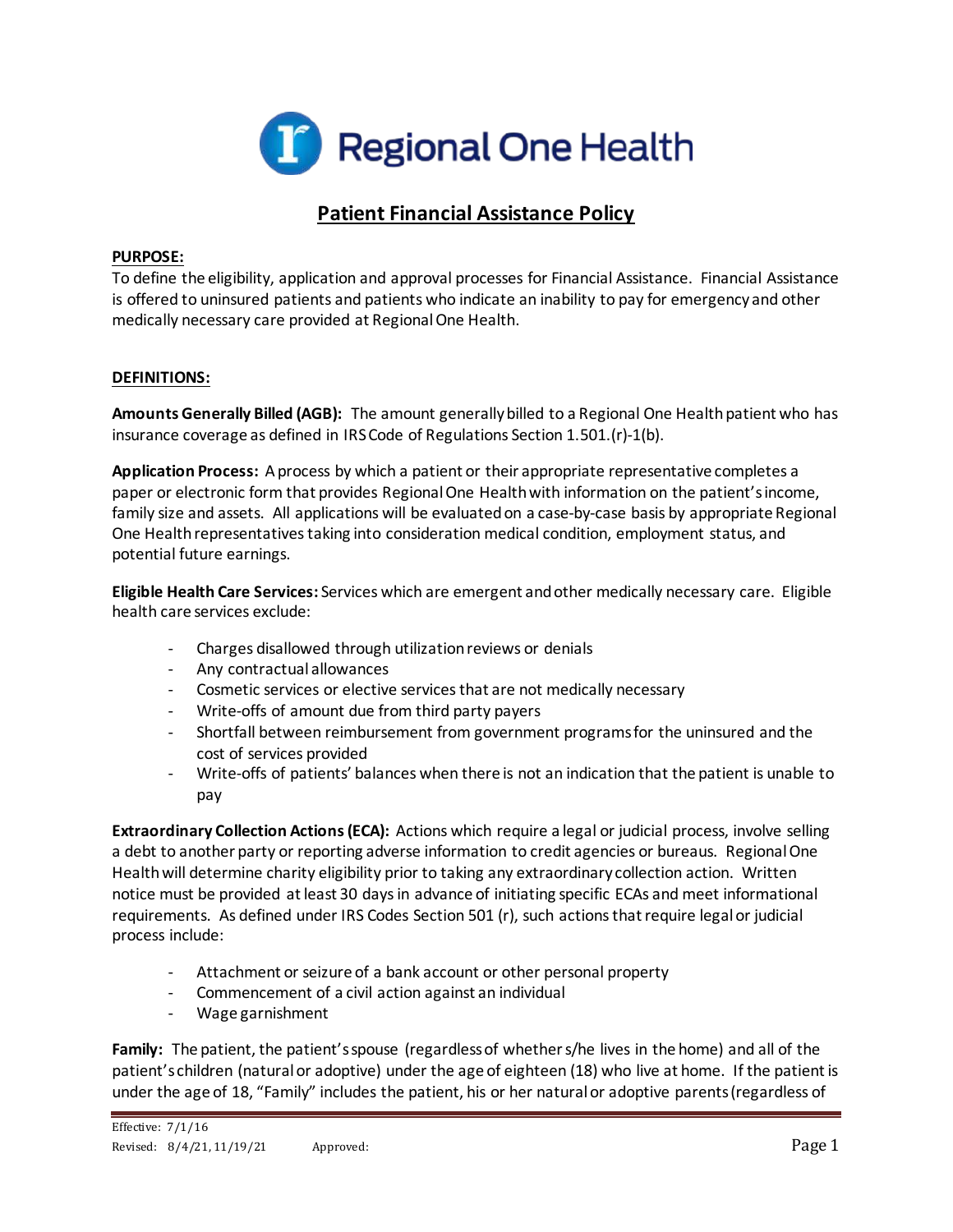whether they live in the home), and the parent's other children (natural or adoptive) under the age of 18.

**Family Assistance or Financial Assistance Discounts:** Discounts or elimination of amounts for Eligible Health Care Services provided to eligible patients with documented and verified financial need.

**Financial Counselor:** Regional One Health representatives responsible for assessing a patient's liability, identifying and assisting with public funding options (Medicare, Medicaid, etc.), determining if patient is eligible for financial assistance, and establishing payment plans.

**Federal Poverty Guidelines (FPG):** Federal poverty guidelines published annually by the U.S. Department of Health and Human Services and in effect at the date(s) of service for which financial assistance may be available.

**Look-Back Method:** The methodology specified by IRS Code of Regulations Section 1.501(r)-5(b)(1) and selected by Regional One Health to determine Amounts Generally Billed (AGB) which uses allowed amounts from Medicare or a combination of Medicare, Medicaid and commercial insurer payments.

**Medically Necessary Care:** Care which is called for according to generally accepted standards of medicine in the community or to a treating physician's determination.

**Screening Process:** A process to determine if a patient qualifies for financial assistance that does not involve completing a financial assistance application. The screening process may be in person or on the telephone and utilizes a third party vendor.

**Uninsured Discount:** A discount on charges for medical services for patients identified by Regional One Health as having no insurance coverage. The uninsured discount amount is the lesser of the amount as determined by the Look-Back Method or the method defined by the *Uninsured Patients*law set forth in the Tennessee Code Section 68-11-262. The uninsured discount amount is available by visiting the Patient Financial Services Department or by calling Patient Financial Services at 901-545-6644.

# **POLICY:**

Regional One Health is committed to providing Eligible Health Care Services regardless of a patient's ability to pay. Additionally, Regional One Health is committed to providing a fair discount to uninsured patients. Patients who meet the criteria set forth in this Policy will be eligible for Financial Assistance for amounts owed for Eligible Health Care Services.

Patients are informed of Regional One Health's Financial Assistance Policy primarily through the Regional One Health website a[t www.regionalonehealth.org](http://www.regionalonehealth.org/), Financial Counselors, patient financial service representatives, signage, and brochures distributed in Regional One Health clinics and upon inpatient admission. The website information is listed on all billing statements with a link to a plain language summary of this Policy. These communications are available in English and Spanish. For patients without internet access, this Policy is available as disclosed via a phone call to Regional One Health Patient Financial Services at 901-545-6644.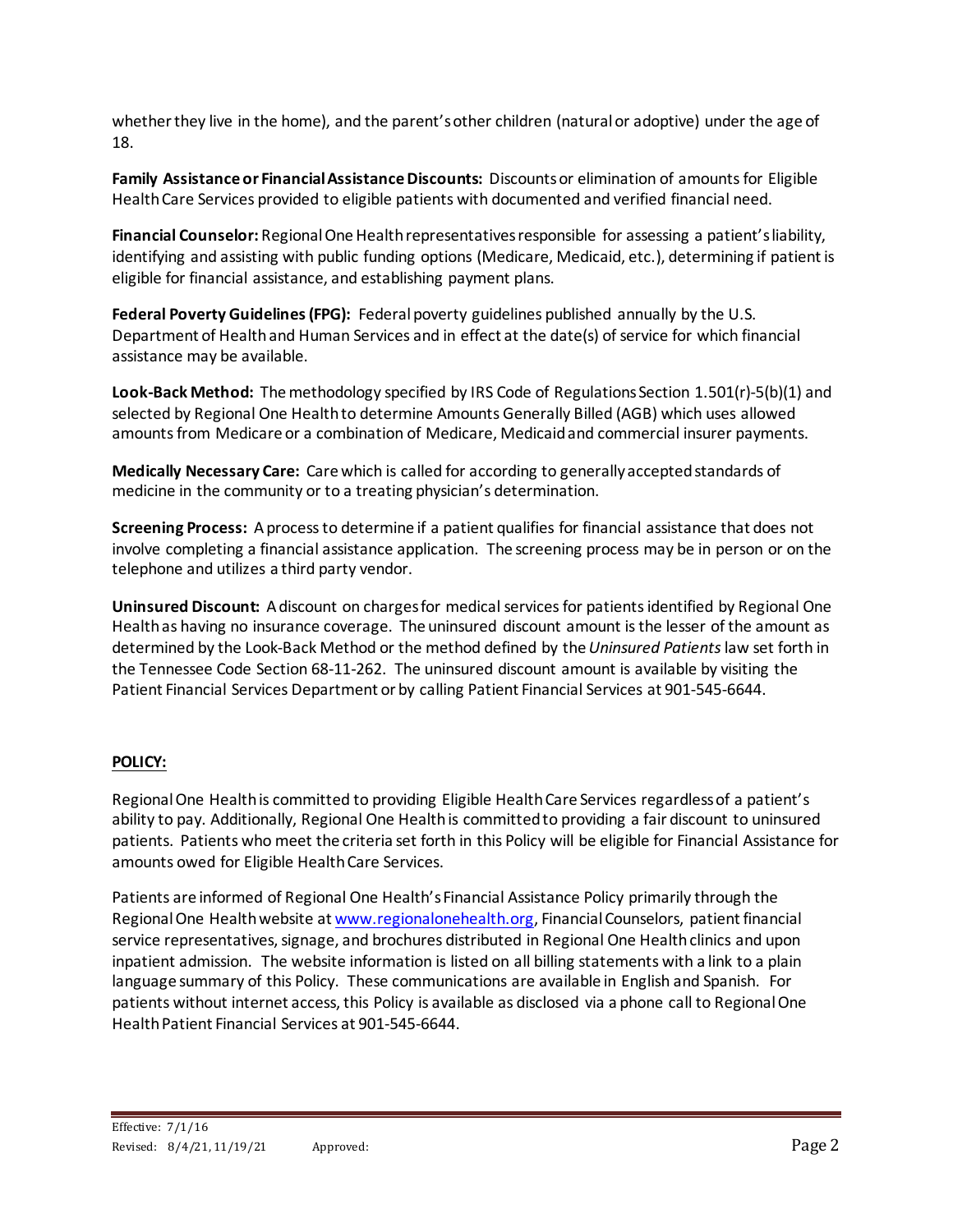This Policy establishes three types of Financial Assistance: (i) Financial Assistance based on a patient's income, (ii) Financial Assistance based on the amount of the patient's medical expenses; or (iii) Financial Assistance based on the patient's status of being uninsured.

## **Eligibility Criteria and Financial Assistance AvailableBased on Patient's Income**

The eligibility criteria for Financial Assistance based on a patient's income will be based on the annual adjusted gross income of the patient (or patient's household if filing taxes jointly) for the current or prior year. To meet the eligibility criteria for this type of Financial Assistance, the adjusted gross income of the patient (or the patient's household if filing taxes jointly) for the current or prior year may not exceed 2.0 times the Federal Poverty Guideline (FPG). For patients with adjusted gross income of less than or equal to 2 times the FPG, a 100% Financial Assistance Discount will be applied after a required payment of \$25 is met (see chart below). This type of Financial Assistance is only available for Eligible Health Care Services.

| Patient's Income            | Amount of Financial Assistance    |  |
|-----------------------------|-----------------------------------|--|
| At or below 300% of the FPG | Patient is eligible for 100%      |  |
|                             | Financial Assistance after a \$25 |  |
|                             | payment is met.                   |  |

## **Eligibility Criteria and Financial Assistance Available Based on Patient's Medical Expenses**

The eligibility criteria for Financial Assistance based on a patient's medical expenses is as follows: if the patient can demonstrate that their Family's total medical expenses at Regional One Health exceed the Family's total income for the prior 12 month period, a 100% Financial Assistance Discount will be applied after a required payment of \$25 is met (see chart below). This type of Financial Assistance is only available for Eligible Health Care Services.

| Annual Household Income            | <b>Amount of Financial Assistance</b> |  |  |
|------------------------------------|---------------------------------------|--|--|
| The patient's Family income for    | Patient is eligible for 100%          |  |  |
| the prior 12 months period is less | Financial Assistance after a          |  |  |
| than the total amount of the       | required payment of \$25 is met.      |  |  |
| Family's total medical expenses    |                                       |  |  |

## **Eligibility Criteria and Financial Assistance Available for Uninsured Individuals**

All uninsured patients, as determined by Regional One Health, will be provided an Uninsured Discount prior to the first billing statement. In accordance with the Tennessee regulations, uninsured patients are not to pay for services in an amount that exceeds one hundred seventy-five percent (175%) of the cost for the services provided (calculated using the cost to charge ratio in the most recent State of Tennessee joint annual report).

Regional One Health staff shall be responsible for verifying Uninsured Discount eligibility, working with the patient to determine ability to pay, and connecting the patient with the appropriate resources that will ensure timely care and facilitate the liability evaluation and resolution process for the patient. Only Eligible Health Care Services will be considered for an Uninsured Discount.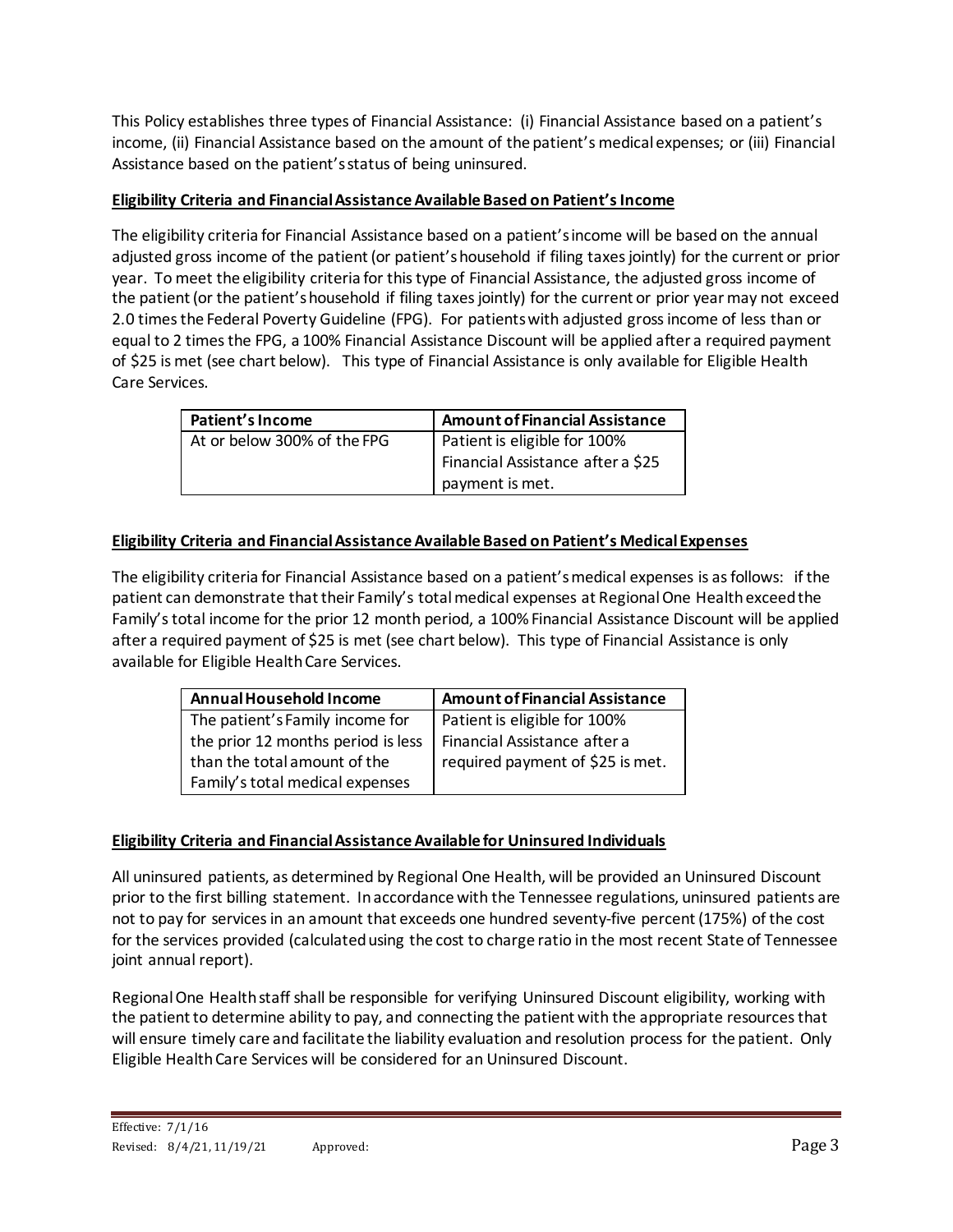## **Basis for Calculating Patient Charges**

Regional One Health uses the Look Back Method in determining the Amounts Generally Billed (AGB) for services provided to Regional One Health patients.

AGB is the sum of all amounts of claims that have been allowed by health insurers divided by the sum of the associated gross charges for those claims. AGB% = Sum of Claims Allowed Amount \$/Sum of Gross Charges \$ for those claims Allowed Amount = Total Charges less Contractual Adjustments. If no contractual adjustment is posted then total charges equals the allowed amount. Denial adjustments are excluded from the calculation as denials do not impact allowed amount.

-Look Back Method is used. A twelve (12) month period is used.

- Includes Medicare Fee for Service, Medicaid and commercial payers.

On an annual bases the AGB is calculated, and is available by visiting the Patient Financial Services Department or by calling Patient Financial Services at 901-545-6644.

## **Method for applying for Financial Assistance**

Financial Assistance applications can be obtained at [www.regionalonehealth.org](http://www.regionalonehealth.org/), by calling the Patient Financial Services Department at 901-545-6644 or contacting any Regional One Health Financial Counselor.

Patients will have one hundred twenty (120) days from the date of the first "post discharge" billing statement to complete the Application Process or Screening Process before any Extraordinary Collection Actions are taken by Regional One Health. If the patient begins the Application Process or Screening Process during the 120 day period but cannot complete this Application Process, the patient will be provided at least another 120 days after the date of application to complete the Application Process before Extraordinary Collection Actions are taken by Regional One Health or entity contracted by Regional One Health.

To apply for Financial Assistance a formal application may not be required. There are informational questions that a patient will need to answer for Regional One Health to complete the determination for Financial Assistance. If a formal application is required, proof of Family income must be provided by means of Forms W-2, year-to-date pay information from employer, federal or state assistance award letters, an income statement from accountant, food stamp letter or other third-party documentation.

Financial Assistance applications should be submitted to Regional One Health Patient Financial Services Department at 877 Jefferson, Memphis, TN 38103. The Patient Financial Services Department will begin processing a patient's application when it is complete. Determinations of eligibility are normally completed within thirty (30) business days after receipt of the completed application.

For Pharmacy Medication Assistance Program, you may bring or fax your completed forms to Regional One Health Pharmacy:

| ■ 880 Madison Ave<br>$-6555$ Quince Rd<br>$\blacksquare$ 1977 S. Third St.<br>■ 3901 Walnut Grove Rd | Phone: 901-545-7970 Fax: 901-545-7557<br>Phone: 901-515-5656 Fax: 901-515-5658<br>Phone: 901-515-4646 Fax: 901-515-5649<br>Phone: 901-515-3434 Fax: 901-515-3439 |
|------------------------------------------------------------------------------------------------------|------------------------------------------------------------------------------------------------------------------------------------------------------------------|